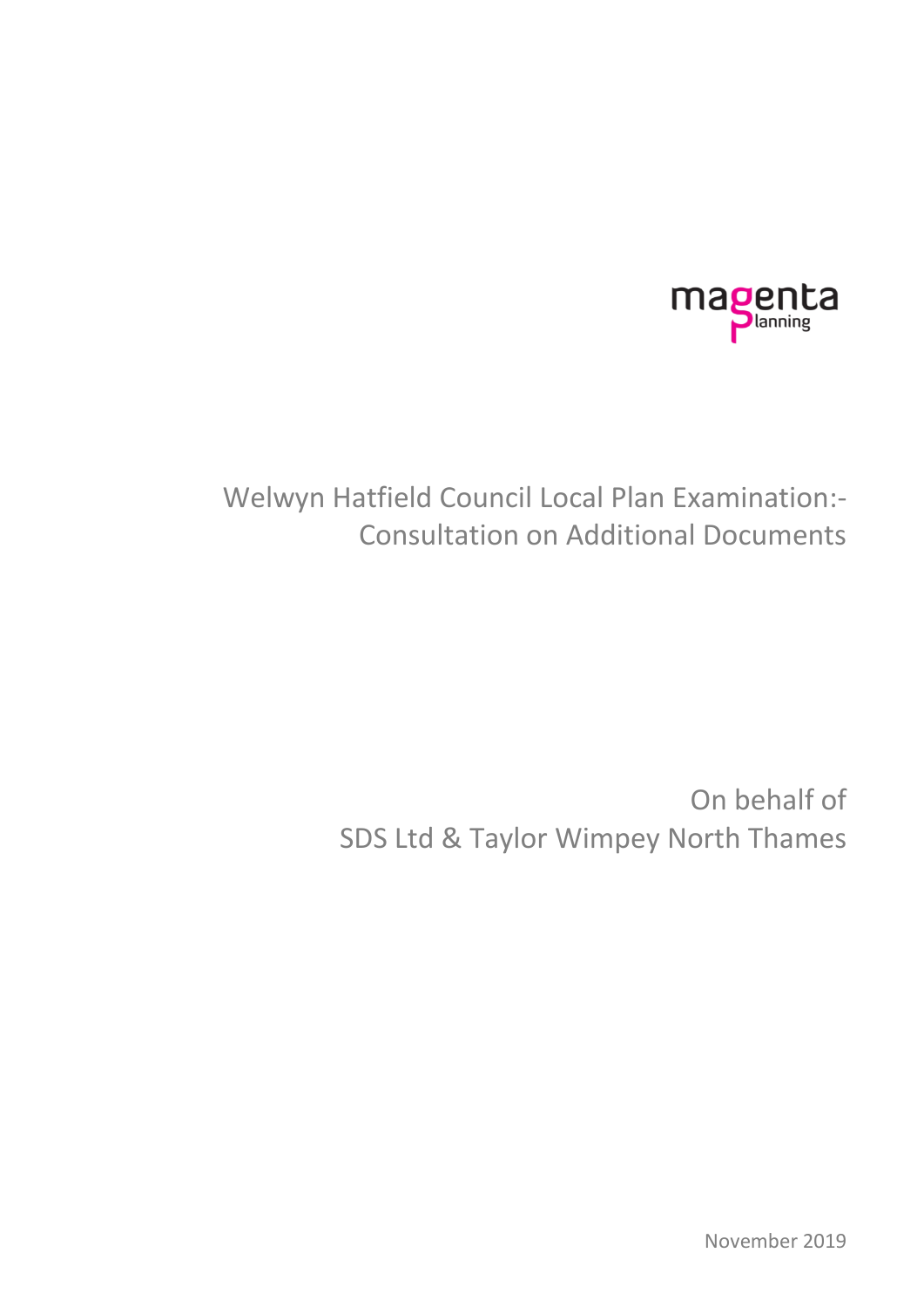# 1.0 Introduction

- 1.1 These comments are made on behalf of SDS Ltd and Taylor Wimpey North Thames; the former being the promoters of the land associated with Cuf5/Cuf 12 (at Northaw Road East, Cuffley) and the latter being the preferred developer (who are already in contract with land owners to deliver the emerging HS29 allocation site).
- 1.2 They deal with documents EX156 (Landscape Sensitivity) and EX160/A/B (Green Gap Assessment) in relation to their relevance to Cuffley generally and specifically to the promoted land parcels at Northaw Road East, Cuffley. They are supported by expert landscape and visual assessment work provided by LVIA Ltd, which also supplements the previous expert Green Belt analysis provided by Pegasus Planning.

#### 2.0 Comments on Green Gap Assessment

- 2.1 There are four separate assessments that have been undertaken by the Council's consultants which relate to Cuffley, as follows:
	- i) Area between Cuffley and Goffs Oak (Broxbourne)
	- ii) Area between Cuffley and Crews Hill (Enfield)
	- iii) Area between Newgate Street and Cuffley
	- iv) Area between Northaw and Cuffley

The first two fall in the category of being '*between specified settlements and settlements outside the borough boundary'*, with the second two being '*between specified settlements and potential inset villages'.* The promoted sites(at Cuf12/Cuf5) form part of iv) above and that particular assessment is therefore of direct relevance to the consideration of these land parcels.

- 2.2 In three out of the four assessments above (including iv), the consultants are recommending that a gap policy designation is introduced, although it is noted that paragraph 1.8 of the report states that:- *'These policy areas may be refined once sites have been allocated'.*
- 2.3 The recommendations to introduce a gap policy designation for both i) and iii) are fully understood and accepted, since the separation distances involved are already very tight at 0.4km and just over 700m respectively (at their closest points), and any small incursion of development within them is therefore likely to lead to coalescence, detrimental to the Council's overall objective of maintaining the settlement pattern of the district. Regarding ii) however, we are concerned that the report has given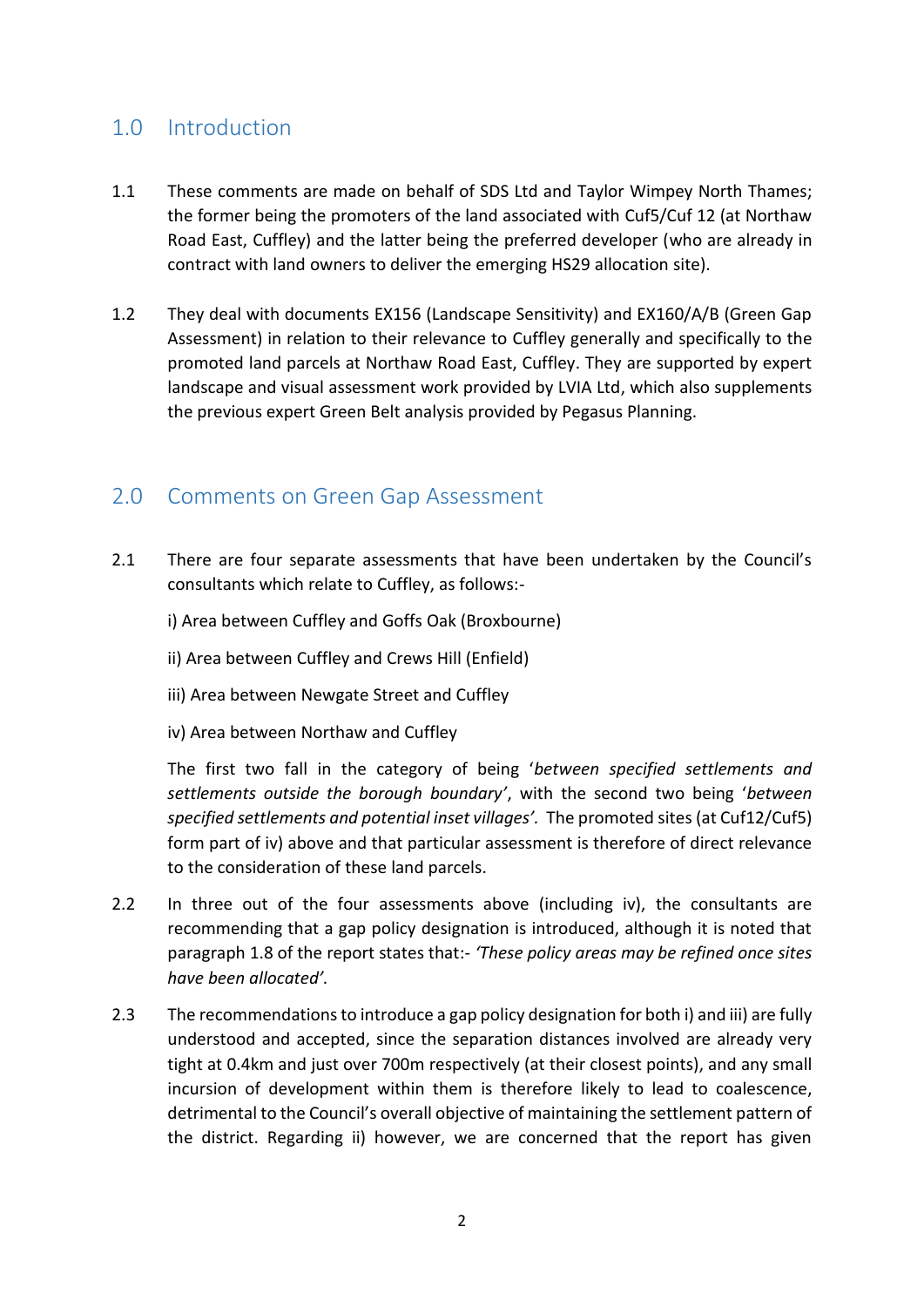insufficient weight to the existing recreational value of the land and its rural character generally, within an area that provides a clear strategic green belt function.

- 2.4 Within this assessment area, it is noted that the recent 'Call for Sites' exercise resulted in '*land to south east of KGV playing fields'* being promoted as a potential residential allocation. There would be no logic in favouring that land over Cuf5 in that it would result in a loss of rural character; lead to an irregular settlement boundary; and cause serious harm to Green Belt purposes through its reduction in the strategic gap between the settlement and the London Borough of Enfield and resulting in sprawl into the open countryside to the south of Cuffley. A gap policy designation would therefore be complementary to the role of the Green Belt within this particular area.
- 2.5 Turning to the iv) analysis, it is instructive that the report recognises that:- *'The rural area between Northaw and Cuffley is relatively large, with its narrowest part a distance of just less than 1.6km apart at its closest point'.* Within this area, the report identifies the following aims:-
	- Preserve the sense of separation between the two settlements and retain the area of open and rural character that defines the area, comprising undulating farmland, well maintained hedgerows and copses;
	- Ensure there is no greater inter-visibility between one settlement edge and the other (making sure to consider the winter situation without leaves on trees) – topography and vegetation can provide a screening function; and
	- Conserve and enhance areas of ecological importance including the four Local Wildlife Sites and areas of BAP Priority Habitats; and
	- Seek opportunities to extend and enhance the existing long distance recreational routes and footpaths
- 2.6 These are all issues that were dealt with in previous discussions on the Cuf5 masterplan as part of the Planning Performance Agreement (PPA) with the LPA. Each point is addressed in turn below:-
	- The exclusion of Cuf5 from the consultants' proposed gap policy area would still allow for a resultant distance between the new revised western edge of Cuffley and the eastern edge of Northaw of just over 1km. This adjustment to the proposed gap policy area would logically adopt the Hempshill Brook running along the western boundary of the subject site as the new edge to Cuffley, involving a robust and permanent landscape feature.
	- In terms of the issue of 'inter-visibility' between the settlements, the accompanying updated landscape/visual impact assessment (undertaken by LVIA Ltd) considers a number of key views, including those looking towards the site from Northaw to the west, and includes recommended landscape mitigation measures to be incorporated within any scheme proposals, as set out at chapter 11 of their report. Key elements that would assist with this particular aim include boundary planting (including new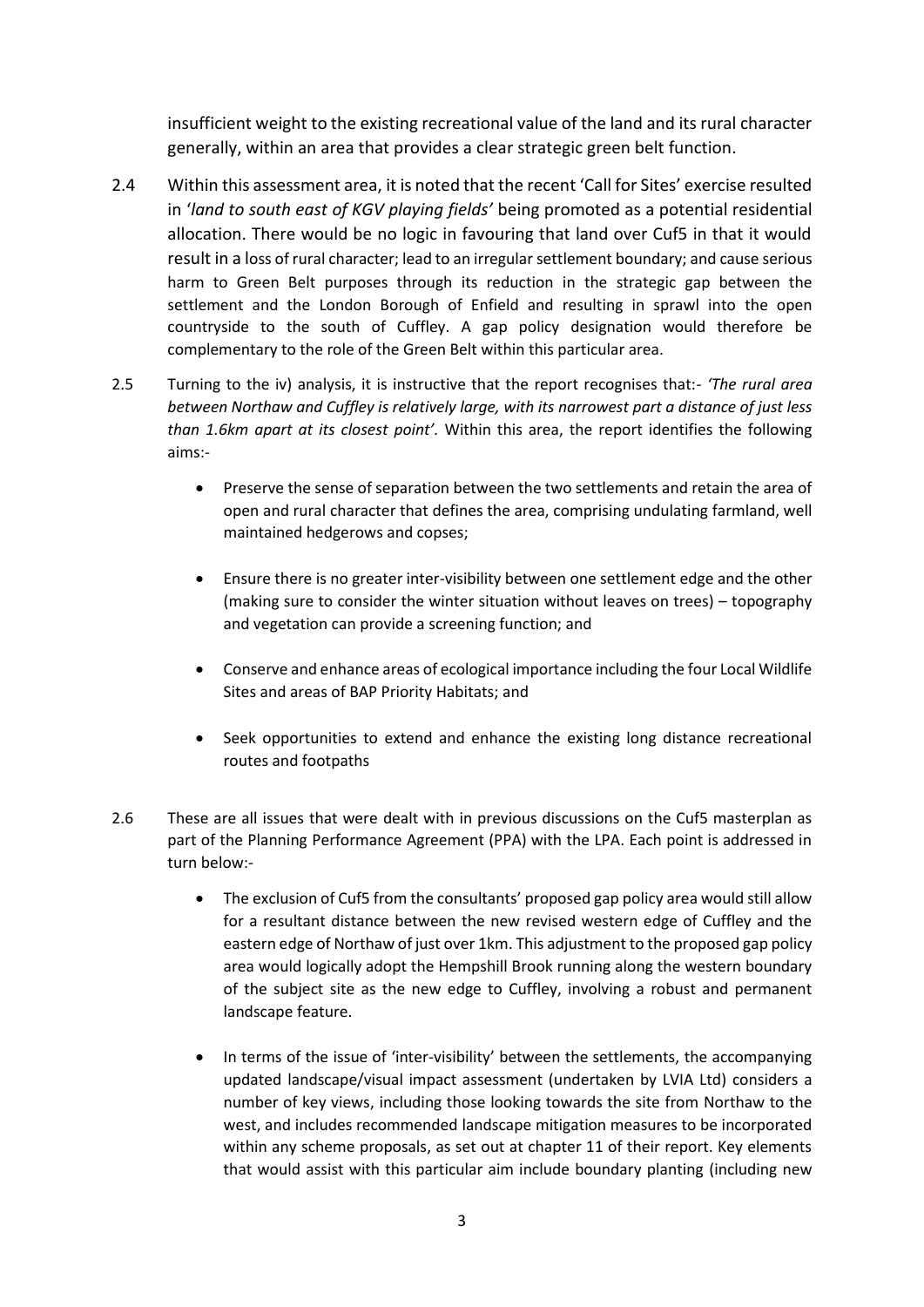trees and retention of existing hedges); imposing zonal height limitations to proposed built form; the creation of a central open space orientated in a broadly north/south axis augmenting the line of existing mature oak trees with additional tree planting; street tree planting along the internal roads; and ornamental planting within residential curtilages.

- The Cuf5 masterplan includes an extensive ecological buffer zone along its western boundary including attenuation ponds and robust landscaping. This would provide the opportunity to create additional habitats, particularly riparian vegetation along the brook. There are no Local Wildlife Sites or BAP Priority Habitats that will be affected by the proposals. The existing low-grade farmland is relatively sterile from a biodiversity perspective and there would be significant bio-diversity gains derived from the masterplan proposals, as highlighted by the previous positive engagement with RSPB (Royal Society for Protection of Birds).
- The Cuf5 proposals took the opportunity of connecting up with the nearby longdistance footpath (Hertfordshire Way) by facilitating a proposed footbridge link at the north west corner of the site.

## 3.0 Comments on Landscape Sensitivity Report

- 3.1 The accompanying report by LVIA Ltd updates the material previously provided with the outline planning application (ref:- S6/2014/1697/PP) by ACD Landscape Consultants, in line with current legislation and guidance. It also reflects the change in planning circumstances regarding the emerging allocations at HS29 & HS30. Ten key view-points were selected (from a range of distances and visual receptors) for assessment purposes based on best practice and as informed by their extensive fieldwork.
- 3.2 Based on their expert assessment, the landscape sensitivity of the subject site (included within parcel 53c) has been over-stated by LUC. It is also noted that LVIA Ltd consider the land to the south of Northaw Road East to be of similar sensitivity (see para 13.1.3) rather than being less so. As noted earlier, in our opinion, LUC have placed insufficient weight on the importance of the existing sports and recreational role of this land.
- 3.3 The report finds that:- *'The site has an assessed medium landscape sensitivity and a medium magnitude of landscape impact. The significance of landscape character is moderate adverse (ie. not material).'* It proposes a comprehensive mitigation strategy to be incorporated into a new masterplan, which upon implementation, would mean that the overall residual impact on the landscape could be considered as having a moderate overall effect on the surrounding landscape character and major/moderate residual effects from one of the assessed viewpoints.
- 3.4 Chapter 9 of their report considers 'landscape character' of the wider area generally including at sub-regional level. Key characteristics of the wider area that are of particular relevance to the subject site have been highlighted in bold (See 9.2 Sub-Regional Character at page 22). In particular, it notes the major influence of the M25 on this area, as follows:-

*'The sight and sound of the M25 and the settlement of Potters Bar present a major impact on the south of the area.'*